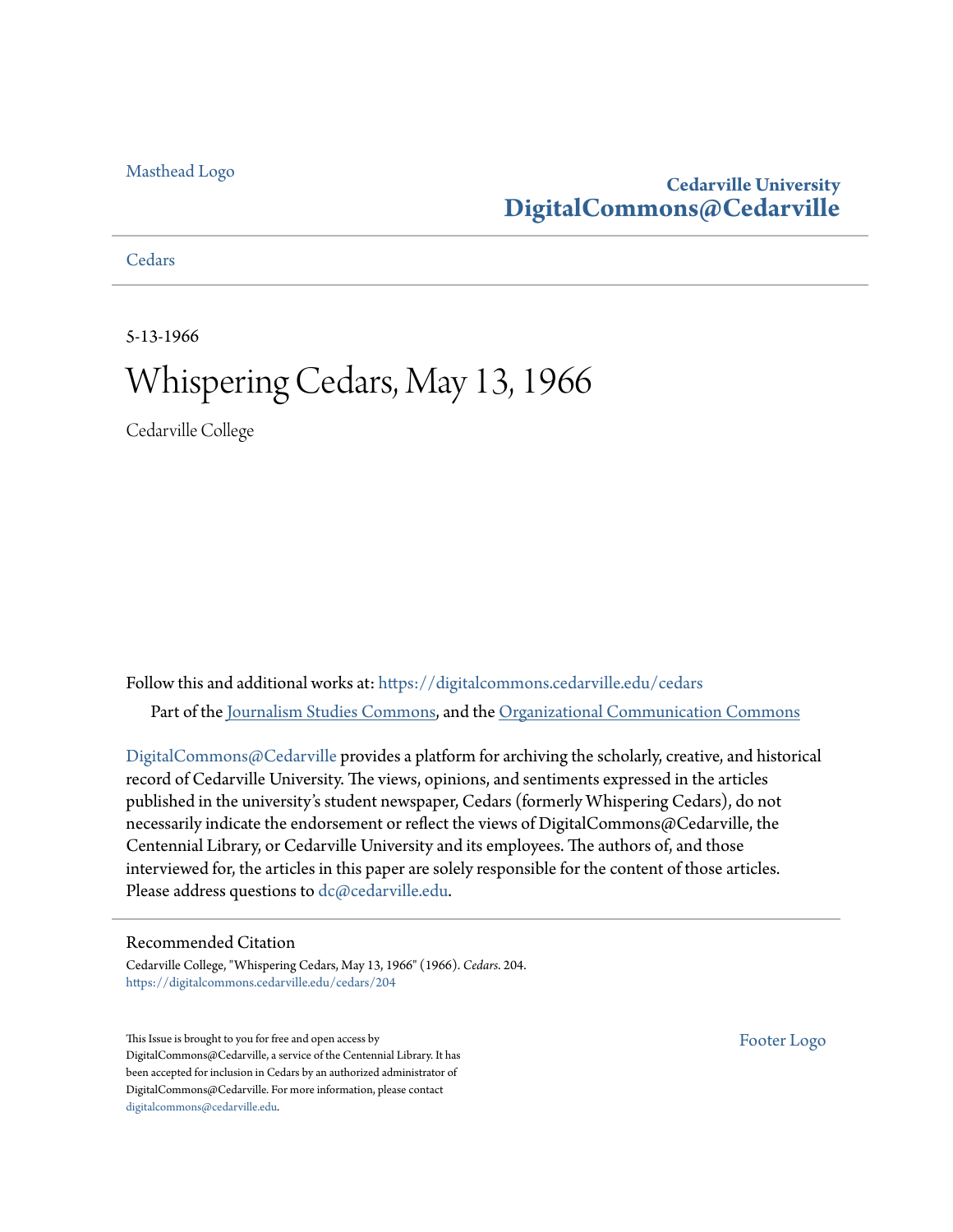| :Student Council:<br>President<br>Vice-president<br>Secretary<br>Treasurer<br>Student Body Project Co-chairmen:<br>Walt Keib | Ron Grosh<br>Mike Hamilton<br>Bobbi McInnes<br>Dale Pritchett<br>Dick Pettitt | STUDENT COUNCIL AND CLASS OFFICERS FOR 1966-1967<br>Senior Class:<br>President<br>Vice-president<br>Secretary<br>Laurene Kytle<br>Treasurer<br>Student Council<br>Irene Millikan | Junior Class:<br>Tim Timmons<br>President<br>Dan Tillotson<br>Vice-president<br>Secretary<br>Beryl Smith<br>Treasurer<br>Jim Hay<br>Student Council | Dave Jones<br>Deane Allen<br>Marlene Schonscheck<br>Marty Brown<br>Frank Jenista<br>$\overline{\phantom{m}}$<br>Byron Shearer | Sophomore Class:<br>President<br>Vice-president<br>Secretary<br>Treasurer<br>Student Council | Dave Trunnell<br>Terry Bell<br>Joy Kleymeer<br>Connie O'Shell<br>Glenda Gierhart<br>Nancy Norton |
|------------------------------------------------------------------------------------------------------------------------------|-------------------------------------------------------------------------------|----------------------------------------------------------------------------------------------------------------------------------------------------------------------------------|-----------------------------------------------------------------------------------------------------------------------------------------------------|-------------------------------------------------------------------------------------------------------------------------------|----------------------------------------------------------------------------------------------|--------------------------------------------------------------------------------------------------|
|                                                                                                                              |                                                                               | roerino                                                                                                                                                                          |                                                                                                                                                     |                                                                                                                               |                                                                                              | ms                                                                                               |

VOL. 1, NO. 10 CEDARVILLE COLLEGE, CEDARVILLE, OHIO MAY 13, 1966

### Communications Banquet Held

the proposal of Dr. Jeremiah which will be published soon. A greater academic and cultural  $\blacksquare$  and  $\blacksquare$   $\blacksquare$   $\blacksquare$   $\blacksquare$   $\blacksquare$   $\blacksquare$   $\blacksquare$   $\blacksquare$   $\blacksquare$   $\blacksquare$   $\blacksquare$   $\blacksquare$   $\blacksquare$   $\blacksquare$   $\blacksquare$   $\blacksquare$   $\blacksquare$   $\blacksquare$   $\blacksquare$   $\blacksquare$   $\blacksquare$  interest on the part of· the stu vided student council members desire of many students to see with the opportunity to ask ad-such a program instituted and "Whispering Cedars" was ba-

The banquet was felt to be by all who attended. It is tions. hoped that the practice will be<br>Most of the questions cen-continued and perhaps be held continued and perhaps be held

The second annual Communications Banquet was held Mon- dent was Dr. Johnson's reacday evening. The occasion pro- tion. He praised the apparent vided student council members desire of many students to see with the opportunity to ask ad- such a program instituted and ministrative personnel ques- noted that the desire to change ministrative personnel ques- noted that the desire to change<br>tions about school policy, plans "Whispering Cedars" was baand problems. Dr. Jeremiah, sically a student desire.<br>Mr. Turner, Dr. Johnson, Mr. The banquet was fel-St. Clair and Mr. MacIntosh very profitable and rewarding answered the students' ques- by all who attended. It is

# Sold to the **Highest Bidder**

tered around housing situations semiannually. for next year. Some concern was expressed over the strike now in effect in the Dayton building trades union. Dr. Jeremiah reported that every day lost now puts the completion ,date for the dormitory further away. The president did not ·progress of the new library.

 the minimum wage for student sleep, because the next day held help will be \$1.00 with a maximum set at \$1.40. There will be a: .05 increase with every year of experience and a possible .05 addition based on merit.

think the strike would affect the more for this fine slave? Mr. St. Clair announced that slaves had a g'ood night's "\$2.00, will anyone give me Sold!!" After the auction, the much for them.

> filled one, and the Lord blessed it in . many ways, taking over Colson would have players from **Miss MacKay**<br>
> In the cafeteria, slaves wait-<br>
> In the cafeteria, slaves wait-<br>
> In the cafeteria, slaves wait-<br>
> In the cafeteria, slaves wait-<br>
> and drinks and **Writes Book**<br>
> carrying trays. Th messages by some of the men of the choir.

The floor plans of the new dorm were explained by Mr. Macintosh, who also reported on the selection of dorm counselors. He explained that each incoming student will take an inventory test to help enable the student personnel office to spot problem areas before they arise.

.Joe Snider, next year's "Whispering Cedars" editor, and Stephen Brown, new "Miracle" editor, are already looking for available office space.

 certification. Mr. Turner urged the students to contribute to This netted ab'out \$97 for SBP. Christian camps are moving" So went the SBP slave day. ing, which is the direction drama in June, 1967. He will ville College choir gained not

Brown have been named as the editors of Cedarville's two stu- by LINDA RIGGS dent publications for next year. The selection 'was made by the publications committee.

Joe will be editor of "Whispering Cedars." Although he has had no previous newspaper experience, Joe brings an English major and the accompanying training in composition with him to the job. Joe will be <sup>a</sup> senior next year.

editor, will also be a senior. A such as equivalently major State as Saginaw. chemistry major, Steve has<br>been working on the yearbook been working on the yearbook In spite of the rushing necesfor two years and was assistant sary to keep the sometimes

looking for-qualified individuals time to tour the Ford assem-<br>to fill the ranks of their staffs bly and stamping plant in to fill the ranks of their staffs.  $\frac{Dxy}{T}$  and stamping plant in Joe is looking for individuals Dearborn, visit the polarium in Joe is looking for individuals Dearborn, visit the polarium in<br>in all areas of newspaper jour-<br>Flint City College, spend a in all areas of newspaper jour- Flint City College, spend a nalism, preferably with  $ex$ - morning bowling, and enjoy several afternoons' shopping.<br>perience. At the present time, In Saginaw the Ventures for Steve is interested primarily Victory film was shown folin finding a good photographer. lowing the evening meal. Interested students are urged The tour was a busy but fun-<br>to contact them immediately, filled one and the Lord blessed

The college choir with Mr. David Matson, director, left for the annual spring choir tour April 2.

Amid the usual barrage of farewells from the crowd that gathered to see them off, the bus left. This year's tour took the choir to churches in Michigan, Indiana, and Ohio, Steve, the new "Miracle" including those in major cities ditor will also be a sonier  $\Lambda$  such as Detroit. Flint, and

editor and business manager tight schedule (four concerts<br>for the paper this year.  $\frac{3}{100}$  on Palm Sunday in three difon Palm Sunday in three dif-Both editors are already ferent cities) the choir found<br>oking for qualified individuals time to tour the Ford assem-

At Harriman Hall, the cars were shining as the slave labor toiled. Then, at the baseball game against CSU, the two "bat boys" scurried about retrieving bats, helmets, and baseballs. If prospective ball players saw this duo, Coach Olson wou1d have players from

### Students Receive Ass'tships

tion?," the answers were bat all day. Some slaves had ture Press Publications. It graduate teaching assistant- providing spiritual leadership John Stockwell and Mick as director, Mr. David Matson Nicholls have been awarded made it a memorable trip by John received a \$1400 as-ending sense of humor, as well Though this is his first year and guidance, and a never-

"What can the student do to laundry around all day before help speed up the process of doing the actual washing. attaining regional accredita-Around campus, one slave tion and secondary certifica-was · seen carrying a baseball The book is printed by Scripvaried. Dr. Jeremiah felt that life easy. They just had to contains many helpful ideas for ships. the greatest thing students can clean rooms that hadn't been the camp counselor and direcdo is to loyally represent the touched in weeks. Many boys tor. These ideas include hints sistantship from Bowling Green as directing the choir's hourschool financially. He placed had their most hated task for counseling and for the pro-State University, where he will long concert each night. financial stability and depth done for them by slaves— gram itself. The book "puts help in the speech department. at the basis of accreditation and

In answer to the question, Murdoch toted a bag full of In the cafeteria, slaves wait-<br>ed on their masters, bringing Writes Book<br>silverware and drinks and Writes Book silverware and drinks and carrying trays. Those bought by a number of students appeared to be quite busy. Mr.

# the proposal of Dr. Jeremiah<br>by circulating the new "ful- New Editors Chosen Choir Goes



Miss Joy MacKay, assistant professor of Christian education, recently had a book, "Creative Counseling for Christian Camps," published.

# Grosh Heads New Council

There are sections in the book on knowing the camp, knowing your campers, knowing how to use God's Word and k n o w i n g campcraft skills, among others. Ron Grosh, this year's coun-

(Miss MacKay).

Posters, pamphlets, letters and other campaign materials cil vice-president, was elected finally made their appearance student council president. Mike after the poorly publicized stu-Hamilton, sophomore class presdent elections got under way. In ident this year, took the vicemany of the cases, individuals presidency, while Bobbi Mcran unopposed. The 'only race Innes became the new secretary which appeared to be really anl Dale Pritchett the treasurenergetic was the contest for er. All four were unopposed. senior class vice-president. It were elected student body coson won in the re-voting.

ironing!! more emphasis on outdoor liv-He will receive his MA in

ended in a tie, which Dan Tillot-chairmen for next year. Both Rapids Baptist College and Walt Keib and Dick Pettitt that this book will be used as will be seniors. There is a good possibility <sup>a</sup>text at Trinity College, Grand Dallas Seminary.

Miss MacKay teaches camping courses here and during the summer at Word of Life's Summer Institute of Camping.

start his program this summer. only valuable experience from Mick will be attending the representing our Lord and our ' University of Dayton, where he received a \$2200 assistant-school, but real blessings in ship in history. He will receive seeing Him work through their his MA in August of 1967.

Again this year, the Cedar-

music.

| <b>CAMPUS CALENDAR</b>           |  |  |  |  |
|----------------------------------|--|--|--|--|
| May 13  Honors Day               |  |  |  |  |
| May 14  Honors Day Luncheon      |  |  |  |  |
| May 14  Junior-Senior Banquet    |  |  |  |  |
| May 14  English Proficiency Test |  |  |  |  |
| May 17  Grace Averitt Recital    |  |  |  |  |
| May 20  Music Dept. Recital      |  |  |  |  |
|                                  |  |  |  |  |
|                                  |  |  |  |  |
|                                  |  |  |  |  |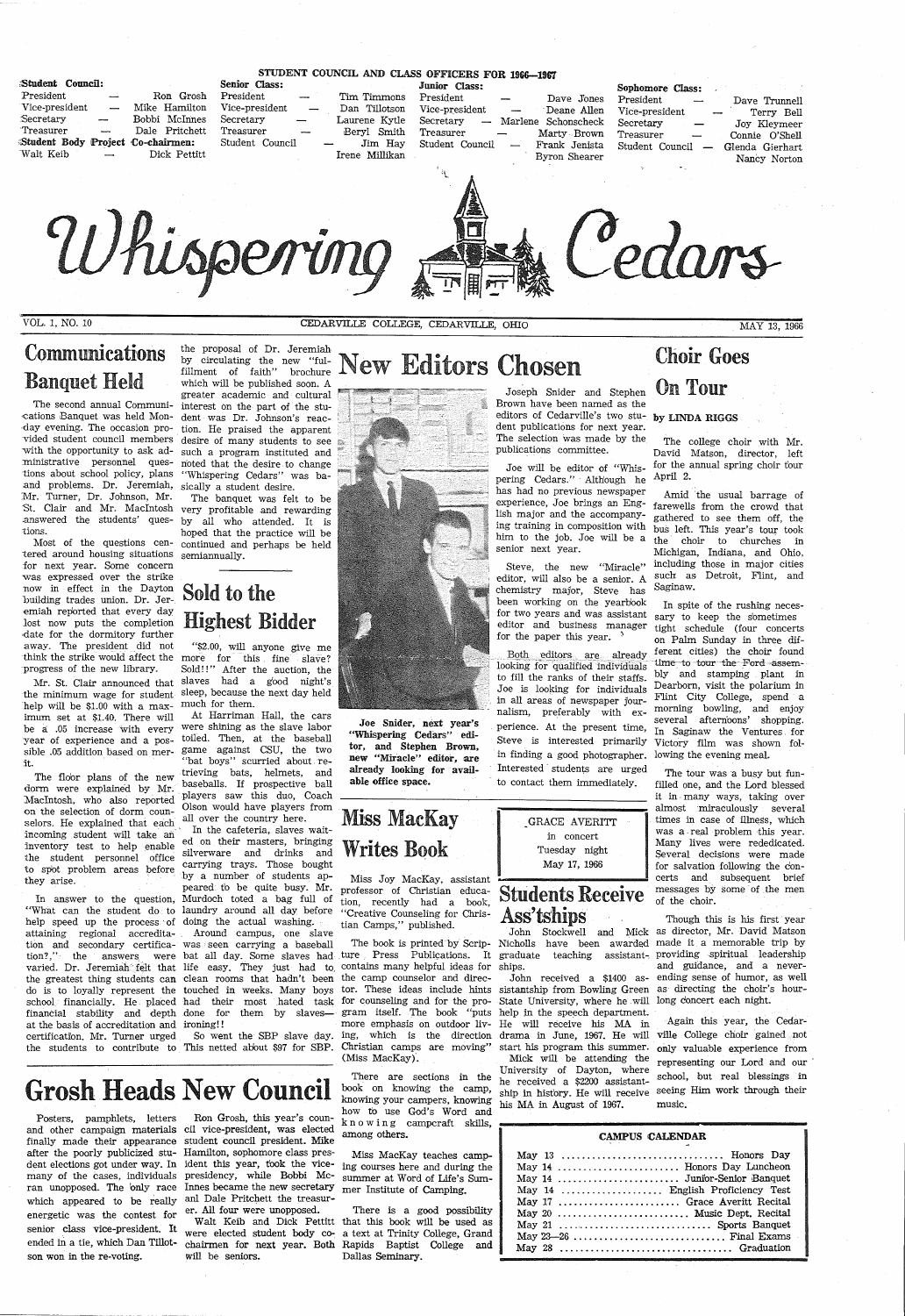#### 2-MAY 13, 1966

#### WHISPERING CEDARS

A Journal of Student Fact and Opinion Publisher Fortnightly by Students of Cedarville College, Cedarville, 0. Editor: Michael Nicholls

Assistant Editor and Business Manager: Stephen Brown Art Editor: Deborah Miller

Sports Editor: James Hay

Circulation Manager: Larry Montgomery

Photographer: John Brown

Staff: Kathy Cartner, Pat Fulbp, David Trunnell, Arnold Fruchtenbaum, Shirley French, Walt Keib, Sheila Soloman, Ruth Williams, Carolyn Homan, June Ellen Elkin, Jessie Lennox

### *EDITORIAL*

It is much easier to look back over the year and summarize editorial emphasis and purpose than it would have ance with common courtesy or been at "Whispering Cedars'" first issue. It has been my consciously ignore it. These of the paper. I'm sure you what the biggest percentage of intent and purpose as the editor to stimulate thought over issue which should concern us, report news that is news and and instead of gaining status the staff has been real helpful. next year. make the paper a "journal of student fact and opinion." Of with a group the actual end To bbth you and your staff course the goal was nbt reached many times and I will be the result is the lowering of them-may I express my appreciation first to admit that. Trying to please everybody in one issue can be very trying as Joe will find out.

I think this attitude has been demonstrated many times by responsible individuals on campus. Perhaps the most evident was the desire by Student Council and others to make "Whispering Cedars'' a real paper. I really appreciate the opportunity I had in trying to push the "Cedars" towards this goal. The editorship has given me opportunities to formulate and present my views on existing situations, not so all would agree with me, but that sbme thought might be given to the situation. It has given me the means to mix better with the people belonging to what I consider "my school." One can not entirely shed the experiences and influences of three years at another institution, but I do not consider Cedarville a "substitute school."

But the greatest thing I wanted to achieve was to make each normal ideals, and more im-.one of us realize the responsibilities that we have in the Christian, academic, social and real life societies that we inhabit. moral calibre. It is impossible to formulate attitudes towards these areas unless we do realize our responsibilities. And it is impossible to fully realize our responsibilities unless we know why they exist.

But Cedarville has given me more than just an editorship. Its professors have enacted a renaissance in my interests towards my history major. the humanities and the other academic areas. It has been a focal point for showing that real Christian scholarship can exist without destroying our faith and that there are some real Christian students and faculty who are interested in this scholarship.

Cedarville has given me many friends and vital experiences with these friends that have contributed to me both socially and spiritually.

The college has given me a deeper appreciation of a truly evangelical approach. But most important of al]. Cedarville has given me much meat to feed upcn spiritually, whether in a snow session, chapel service or the observation of members of the college family.

With all that Cedarville has done or given to me, it is now my responsibility as I leave to represent and keep the testimony of both the school and its foundation.

<u> 1999 - Andrej Andrewski, matematik a stranovnik postavani i obrazili i obrazili i obrazili i obrazili i obrazi</u>



One of these is the responsibility of knowing the why's and what's of a fundamental theological philosophy and its bearing on our situation here. This should result in a basic desire to question the status quo to see if it adequately meets the requirements of this philosophy. If there are deficits, then changes should be made. We should never be satisfied with the status quo if it is inconsistent or inadequate.

"Whispering Cedars"<br>staff for all the work,<br>time and legwork they<br>put in to put out each issue. A special note of appreciation is due to Steve Brown, whose technical know-how and organizing ability contributed greatly to the changes in this year's paper.

I am a 1964 Cedarville grad, presently living in Lincoln, Nebraska. In the "Daily Nebraskan" publication of the Uni- (seminary) ........ 13.4% versity of Nebraska, I came Uncertain .............. 7.7%, across an editorial and a re- Some of the answers to the print from the "Daily Illini" future plans are in the followin which I thought you and your ing paragraphs. staff might be interested. Per- A girl answered, "Teaching haps there 1s neither time nor on the mission field under room to get any bf it in what Evangelical Baptist Missions." must be the last issue of "Whis- Another girl said, "I will be pering Cedars" but you may teaching 4th grade in Indiana." want to file it for an appropriate Yet another girl stated, "After time next year, or at least, pass graduation I will return next it around for general cogita- fall to complete my second

Dear Editor:

through the courtesy of Harold al Guard or Army or school or Moore, a freshman at Cedar· marriage or suicide!!" Another ville (and my brother-in-law), answer received was, "After I saw an issue of the school graduation I'm hoping to atpaper, and want to commend tend the Air Force Officer you on your work. The mate- Training School." rial was good-thought-provok- One bluntly stated, "I don't

our student body have true and the paper when it was of far Through)."

I found the two letters in your last issue that were concerned with student immaturity and rudeness in required services interesting. Perhaps they interested me because many times I have shared the same sentiments while sitting near the back of the auditorium. It who by being rude feel that they gain status with a certain start next fall. group of other individuals who seemingly have no acquaintpeople so'on label themselves selves in the eyes of that part by saying a big THANK YOU. of the student body which has portant, they lower their own

so proud of the fact that most of a semester or two of editing my PHT (Putting Hubby Ing, and I really enjoyed it! know what I will be doing next I'm all for the effort and year." A young bride-to-be know-how that spells improve- wrote, "I plan on getting marment, having sweated through ried and then start working on

> $_{\rm Joe~Howell}$  something to talk about and summer months. It was easy inferior quality to your product. Many are also planning on Keep improving  $-$  give them getting married during the think about. to tell some bf the couples by Nancy '(Shimets) Moore noting the dates. One girl said, EDITOR'S NOTE: The poem "I am getting married July 2." ting married July 2."

> > 中心的 化硫酸

1000000



The paper has been the voice of the students for the most part, and the fact that various faculty, trustee, and adminis- . trative policy could be questioned demonstrates a growth and development spiritually and intellectually among our college family. Controversial issues have been treated with a high degree of responsibility and integrity.

Although this condition dbes exist, it is impartant to point out that this group is a small minority of the student body. It always seems that small minorities stick out. This past semester has made a spiritual impact on our campus, and as a result we have a far greater number of students who are deeply interested in advancing spiritually and culturally than we think. It is to'o bad that we have such a loud but small minority that overshadows those who are deeply interested in spiritual commitment and proper actions. We are going to have to realize that as long as Cedarville College exists there will be a certain group that will be rude and uncourteous. This tpye bf individual is in a small minority this year. Let *UB* pray that they will always be a minority and that the present majority of spiritually and culturally maure students will remain in the majority. When looking at our picture as a whole we must not only be ashamed of our "elementary element,'' but alcultural convictions..

seems we have some students fied to see the paper is mak-Hopefully the budget for next year will be sufficient to include an eight-page paper each issue. I am further gratiing plans to get off to a good

Sincerely.

#### Dear Editor,

Congratulations on a job well sent in by Mrs. Moore is on A boy wrote, "I PLAN on getdone! This year's changes in page 3.

**ACCORDINATION CONTROLL** 

"Whispering Cedars" in format,<br>structure, and content have **I would like publicly** structure, and content have been real steps forward.  $\parallel$  to thank this year's

As an outsider arriving at Cedarville just this year, you have done a fine job as editor More school? This seems to be would be the first to admit that

Rod Wyse

#### Dear Editor,

Michael Nicholls Editor

### Seniors Look To Future

What comes after graduation? seniors pblled will be doing

Just about half of the graduating seniors are included in the pall.

| Results                                    |  |  |  |  |
|--------------------------------------------|--|--|--|--|
| Job (general) $13.4\%$                     |  |  |  |  |
| Christian service $\ldots$ 11.5%           |  |  |  |  |
| Teaching  25 $\%$                          |  |  |  |  |
| Armed forces $\ldots \ldots \ldots$ 6 $\%$ |  |  |  |  |
| More schooling $\ldots \ldots 36.4\%$      |  |  |  |  |
| $\frac{1}{2}$ (under graduate)  11.5%      |  |  |  |  |
| $\left( \text{graduate} \right)$ 11.5%     |  |  |  |  |

tion. major. I then plan to teach It is the latter of the articles misionary children in Liberia." ing. swered, "Living-I hope." An-Around Christmastime, other answered, "Air Nation-

I thought you would find amus- A draft eligible male an-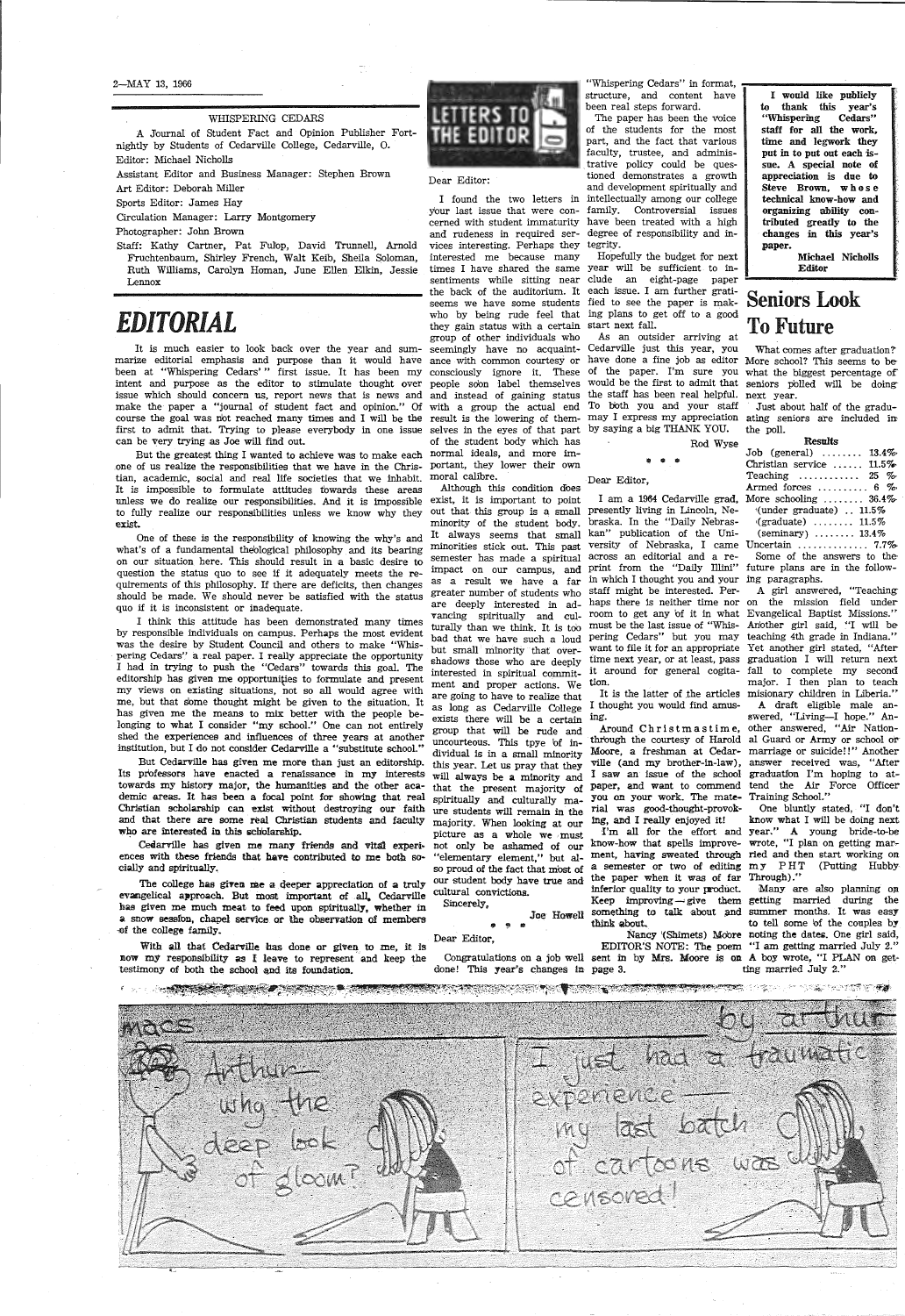# Play Brings Praise

Those who paid the admission price to see the dramatic presentation of "Thunder on Sycamore Street" sat in on this year's best bargain. After presenting the humorous "Mr. Peepers" last fall, Mrs. Maddox and her worthy crew turned face and launched the stage into <sup>a</sup>sea of drama, emotions and <sup>a</sup>meaningful experience for the audience.

year that should not have been measure of excellence for Mrs. Maddox, Mr. Gatheny, missed and will serve as a future productions. Well done, actors, artists and crew.

#### ANOTHER VIEWPOINT -

Each one of the "families" stayed completely in character throughout the play, which was the key factor contributing to the emotion - wrought third act. The ultimate use of all the available facilities, the psychological basis for the lighting and the smoothness of the whble play testify to the excellent directing of the cast and

And there was much weeping and gnashing And passed papers among them and went his · of teeth,

Those things which they ought to have done, For some of his teachings had fallen among .And there was no help for it.

crew. Emotions run rampant as the mob turns to violence in the third act.

The play was an event of the



And they had ceme te pass, But some te pass out.

## I Shall Not Pass •

#### From The Daily Illini

And it came to pass,

Early in the morning toward the last day of But they had not <sup>a</sup>prayer. the semester,

There arose a great multitude smiting the books and wailing.

> fertile minds. Others bad fallen among the fallows,

### While others had fallen flat.

And some there were who wrote for one hour, Others for two;

But some turned away sorrowful, and many of these

Offered up a little snow

For the day of judgment was at hand. And they were sore afraid, for they had left **And many and varied** undone

> And went their way quietly, each in his own direction,

> And each one vowing unto himself in this manner:

"I shall not pass this way again." Author unknown

#### And there were many abiding in the dorm Who had kept watch over their books by night. But it availed them naught.

But some there were who rose peacefully. For they had prepared themselves the way And made straight the paths of knowledge. And these were known

As wise burners of the midnight oil. And to others they were known as "curve raisers."

SO WHAT IS A SIN? Source of revenue for the South and so God would not expect About a week ago, I made you to give up smoking. So

A few hours later 1 was

Meditating upon this humormixed swimming. convictions will attempt to While mixed swimming was make it a general conviction

And the multitude arose And ate a hearty breakfast, And they came into the appbinted place And their hearts were heavy within them.

### Trust

And some of them

Repented of their riotous living and bemoaned their fate,

And at the last hour there came among them One known as the instructor; and they feared exceediingly.

He was bf diabolical smile,

way.

Were the answers that were given,

In hopes of pacifying the instructor. And these were the ones who had not a prayer.

conspicuous on the list by its for all other Christians as well. presence, smoking was con- And so what is sin to him bespicuous by its absence. For in comes a sin for everyone else. the South, smoking is not cbn- What right does he have to do sidered a violation of Christian. so? None. But such is life in conduct. Perhaps this is due to times like these.

And when they finished,

They gathered up their belongings .

MAY 13, 1966-3

Special subscription rates are now available for graduating seniors. If you act now, you can receive <sup>a</sup> one-year subscription to the "Whispering Cedars" for the reduced price of \$2.50. Stay in contact with your alma mater by clipping the coupon and returning it to Box 277 along with \$2.50.

Your loose diamond can be set in our shop in the mounting of your choice while you wait.

NAME ................................................ ADDRESS

### 

## *In Times Like These*

## by Arnold G. Fruchtenbaum the fact that tobacco is a chief

an escapade to Dallas Theo- smoke if you wish, but don't go logical Seminary and I arrived swimming in the Atlantic Ocean there during the chapel hour. if a member of the opposite sex I entered the large auditorium is already in the water.<br>and being from Cedarville, I A few hours later took a back row seat. The chatting with a Southern Bapspeaker for the day sounded tist missionary who received like a Southern Baptist and his his seminary training in Los message dealt with certain Angeles. He had received social sins of today, dwelling quite a jolt when he saw that especially on the question of fundamental churches w e r <sup>e</sup> alcoholic beverages. As he sponsoring beach parties and moved from point to point, be at the same time preached became quite indignant over the that no good Christian smokes. fact that many ministers in Perhaps in this case, the Califundamental circles today will fornia beaches are a major not speak out against certain source of revenue so God would social practices and then pro- expect you to use the beaches ceeded to list a number of for swimming and surfing even them. Among the listed was the if members of the opposite sex evil of mixed swimming. Can also used the same beach. So go you imagine the very idea of to any beach you wish, but males and females using the don't smoke. That's a sin!<br>same pools and beaches! Hav- Meditating upon this hu ing spent most of my American ous paradox, I am reminded of life in the North .I smir\ed my the Scriptural admonition, "To way through that sermon. But him that knoweth to do good, in the South, this is a major is- and doeth it not, to him it is a sue, and in the South, no good sin." Yet all too often, a person fundamental Christian g o e s who has his own individual



When buying precious gems and fine jewelry, you must place yourself in the hands of a trusted jeweler, THE CRITERION

Beal's Dept. Store

for few outside of the profession either know or understand the fine nuances of gemology or gem value. How to find him? Since 1934, membership in the American Gem Society has been symbolic of fine, trusted jewelers throughout the United States and Canada. This firm, like only some 900 others, is proud to claim this distinction. May we welcome you soon?

Visit our Diamond Room and select a mounted or unmounted Diamond from our fine collection

### BRAUN'S JEWELERS

*Member American Gem Society* 

KIKGSRIDGE CLOTHING STETSON HATS ARROW SHIRTS <sup>111</sup>East Main Street Xenia, Ohio 372-5381 Clothing Shoes Jewelry Dinnen Sohio Lubrication \Vrecker Service Gas and Oil Xenia Ave Cedarville